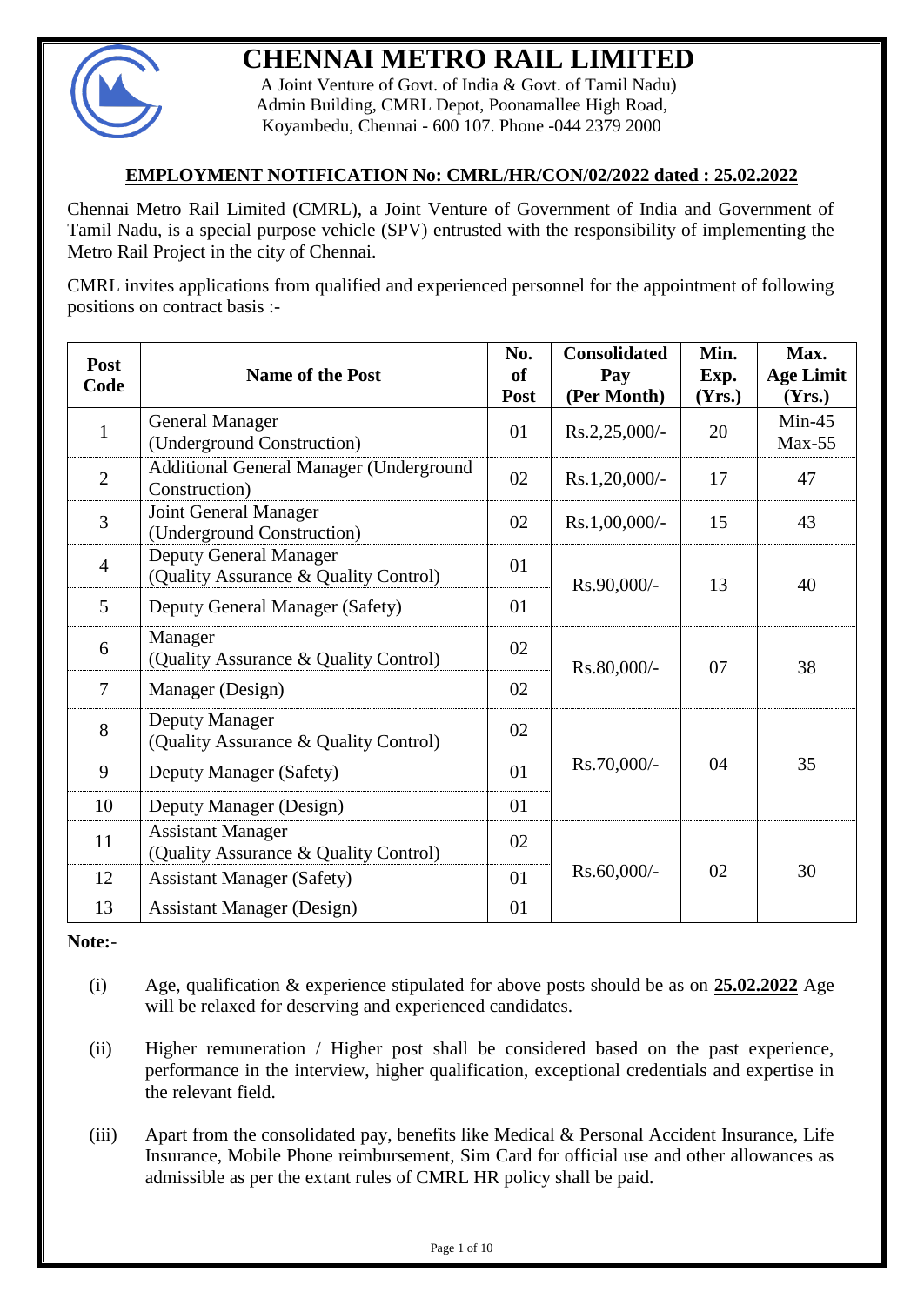# **1. Required Qualification and Experience:-**

# a) **Post Code No. 01 - General Manager (Underground Construction) (01 Post):-**

Must be a B.E / B.Tech (Civil) graduate from a Govt. recognized University / Institute, approved by AICTE / UGC. Possession of M.E / M.Tech Graduation (Civil / Structural Engineering) is preferable. The candidate should possess minimum 20 years of post qualification experience in execution of large Infrastructure projects like Underground Tunnel having experience as mentioned below:-

- i. Out of 20 years experience, minimum 5 years of experience in Underground metro construction either in Tunnel (TBM) or UG station works are essential.
- ii. Should have experience in construction of diaphragm wall / deep excavation work / mass concrete for base slab and roof slab work and heavy structural work for station construction.
- iii. Should be familiar with Contract Management / FIDIC contracts and International civil construction contracts.
- iv. Should have good exposure in QA / QC systems and safety monitoring systems.
- v. Should have good coordination skill to liase with other stakeholders.
- vi. Ensure timely achievement of project targets, strategic inputs and decisions for speedy resolution of issues.
- vii. Monitor General Consultant / contractor performance .
- viii. Should maintain and ensure good coordination with Government agencies for facilitation of approvals.
- ix. Appraise inter-departmental coordination issues to management.

Age of the candidate should be minimum 45 years and maximum 55 years as on **25.02.2022**

# b) **Post Code No. 02 - Additional General Manager (Underground Construction) - (02 Posts):-**

Must be a B.E / B.Tech (Civil) graduate from a Govt. recognized University / Institute, approved by AICTE / UGC. Possession of M.E / M.Tech Graduate (Civil / Structural Engineering) is preferable. The candidate should possess minimum 17 years of post qualification experience in execution of large Infrastructure projects like Underground tunnel having experience as mentioned below:-

- i. Out of 17 years experience, minimum 5 years experience in Underground. Those with Elevated metro experience interested to work in Underground works can also apply.
- ii. Should be familiar with Contract Management / FIDIC contracts and International civil construction contracts.
- iii. Should have good exposure in QA / QC systems and safety monitoring systems.
- iv. Should have good coordination skill to liase with other stakeholders.
- v. Ensure timely achievement of project targets, strategic inputs and decisions for speedy resolution of issues.
- vi. Monitor General Consultant / Contractor performance .
- vii. Should maintain and ensure good coordination with Government agencies for facilitation of approvals.
- viii. Appraise inter-departmental coordination issues to management.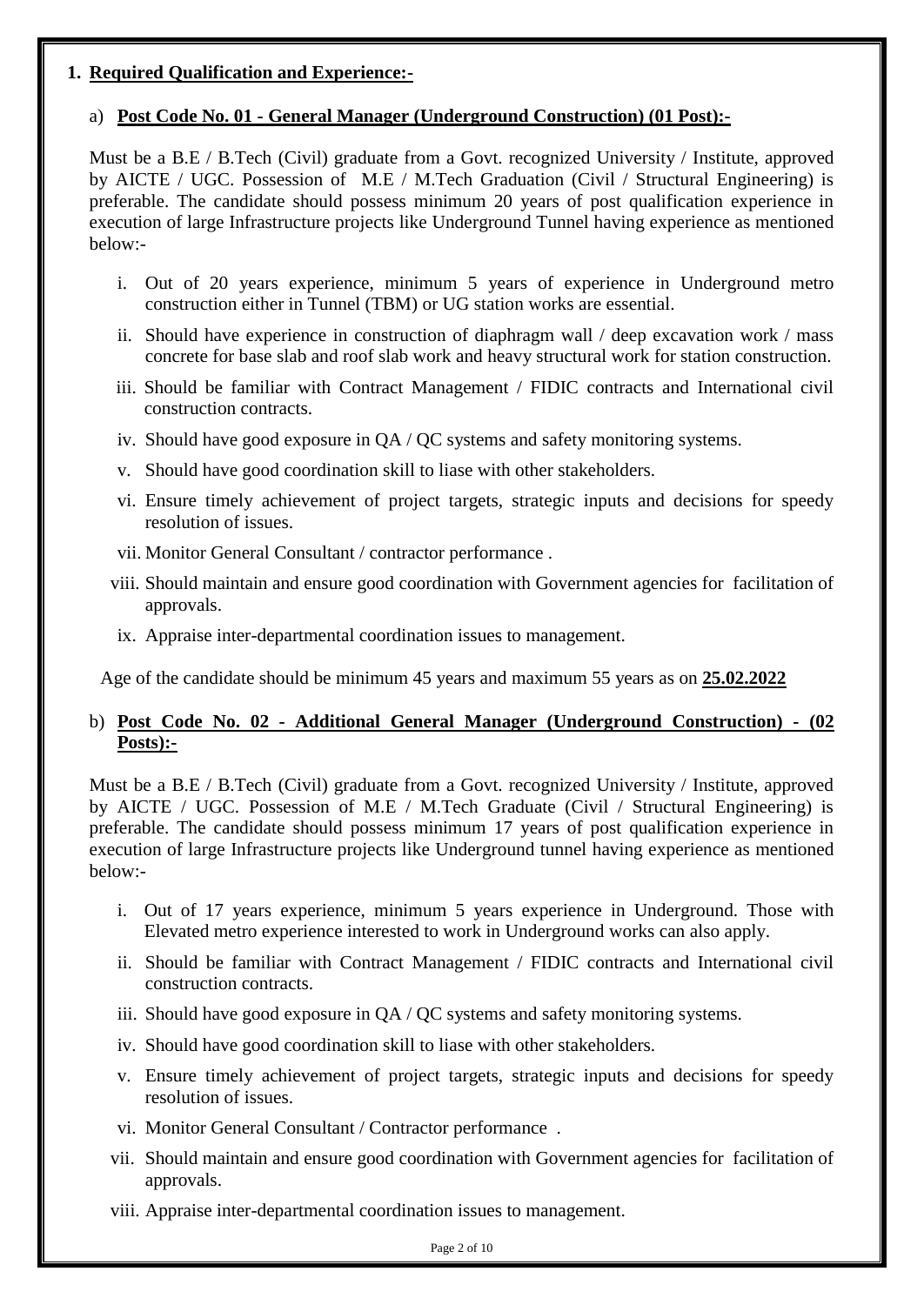## c) **Post Code No. 03 - Joint General Manager (Underground Construction) - (02 Posts) :-**

Must be a B.E / B.Tech (Civil) graduate from a Govt. recognized University / Institute, approved by AICTE / UGC. Possession of M.E / M.Tech Graduate (Civil / Structural Engineering) is preferable. The candidate should possess minimum 15 years of post qualification experience in execution of large Infrastructure projects like Underground tunnel having experience as mentioned below:-

- i. Out of 15 years experience, minimum 5 years experience in Underground. Those with Elevated metro experience interested to work in Underground works can also apply
- ii. Should be familiar with Contract Management / FIDIC contracts and International civil construction contracts.
- iii. Should have good exposure in QA / QC systems and Safety monitoring systems.
- iv. Should have good coordination skill to liase with other stakeholders.
- v. Ensure timely achievement of project targets, strategic inputs and decisions for speedy resolution of issues.
- vi. Monitor General Consultant / Contractor performance .
- vii. Should maintain and ensure good coordination with Government agencies for facilitation of approvals.
- viii. Appraise inter-departmental coordination issues to management.

# d) **Post Code No. 04 - Deputy General Manager (Quality Assurance / Quality Control) - (01 Post):-**

Must possess B.E / B.Tech in Civil engineering from a recognized Institute / University. Should have minimum 13 years of post qualification experience in the respective area of work as mentioned below:-

- i. Out of 13 years of experience, minimum 5 years of Quality Assurance / Quality Control (QA / QC) experience in Metro Rail / Large Infrastructure / Construction projects are essential. Possession of additional certification / Diploma in Quality will be an added advantage.
- ii. Responsible for Quality Assurance & Quality Control during execution of Metro project.
- iii. Should have good knowledge of all QA / QC standards, rules and related procedures and impart training on Quality works. Knowledge on ISO Standards in Quality is preferable.
- iv. Review & Implementation of Quality Management and System procedure including Quality Audits, NCRs & Factory Inspections etc.,
- v. Should take care of QA / QC documents of the entire project including certification, calibration, test results, inspection requests, non-compliance reports and site instruction / observations, permanent materials delivered and other QA / QC documents.
- vi. Ensure that the organization is compliant with all contractual requirements, conduct trainings to staff in order to make sure they are aware of regulations, procedures and provide guidance.

# e) **Post Code No. 05 - Deputy General Manager (Safety) - (01 Post):-**

Must possess B.E / B.Tech in Engineering from a recognized Institute / University with minimum one year PG / Diploma in Industrial Safety from State Board of Technical Education / other recognized Institution. The candidate should have minimum of 13 years of post-qualification experience in the following fields.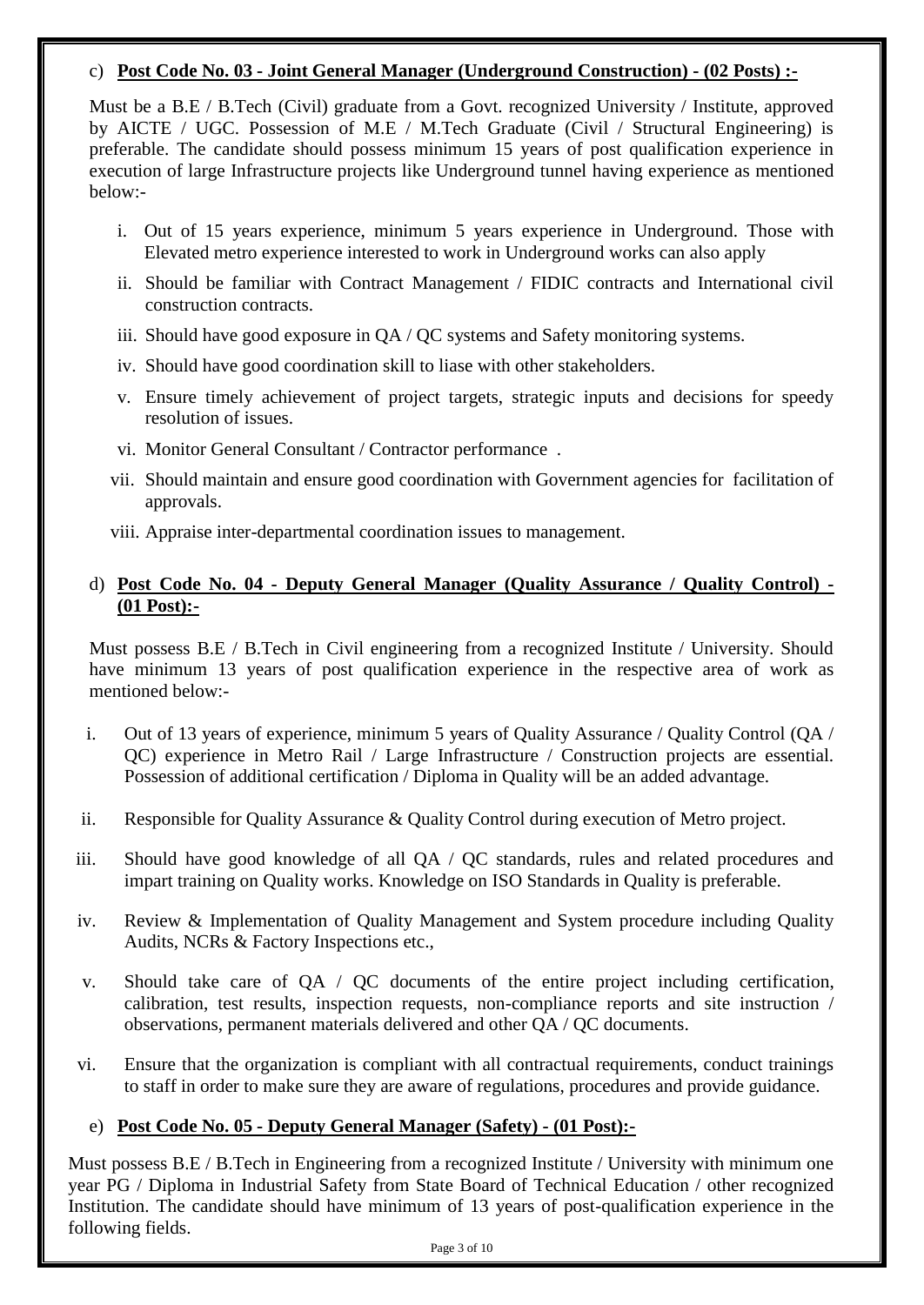- i. Out of 13 years of experience, he / she should possess minimum of 5 years of experience in Metro / Industrial Safety / Electrical / Fire Safety works. Possession of ME / M. Tech Degree in Industrial Safety is preferable. Possession of International Certification in CSP (Certified Safety Professionals) and Diploma in NEBOSH, MISH, MI SISI will be an added advantage.
- ii. Responsible for Construction and Operation & Maintenance Safety.
- iii. Should have a good knowledge on Safety Rules, Accident / Disaster Management & related procedures and Training of Operations Staff. Should have sound knowledge on "Indian Legal Requirement" and Training of construction Staff.
- iv. Develop, implement and ensure policies and procedures are in place.
- v. Inspect the workplace for potential hazards, identify potential hazards, assess the risks and report potential hazards. Experience in conducting accident investigations are desirable.
- vi. Ensure that the organization is compliant with legislative and regulatory requirements, conduct trainings for Officials / staff to make sure that they are aware of safety regulations, procedures and provide guidance on the subject matter.
- vii. Must be well versed in occupational safety standards, rules & procedures and experience in enforcing project site safety rules. Assist in safety audit, inspection, accident / incident follow up and etc.,
- viii. Implement and administer project safety program. Assist in the development of site safety policies and procedures.
	- ix. Conduct site safety training, schedule and run regular safety meetings & monitor all construction work for safety compliance.
	- x. Experience in handling Fire Fighting System and Organizing mock drill exercise for various emergencies in coordination with various departments.
	- xi. Implementing all the security and safety related tasks like CCTV monitoring, night hours alertness & monitor the access movement & wireless communication system etc.,

# f) **Post Code No. 06 - Manager (Quality Assurance / Quality Control) (02 Posts):-**

Must possess B.E / B.Tech in Civil engineering from a recognized Institute / University. Should have minimum 7 years of post qualification experience in the respective area of work as mentioned below and out of 7 years of experience, minimum 3 years of Quality Assurance / Quality Control (QA / QC) experience in Metro Rail / Large Infrastructure / Construction projects are essential. Possession of additional certification / Diploma in Quality will be an added advantage.

- i. Responsible for Quality Assurance & Quality Control during execution of Metro project.
- ii. Should have good knowledge of all QA / QC standards, rules and related procedures and impart training on Quality works. Knowledge on ISO Standards in Quality is preferable.
- iii. Review & Implementation of Quality Management and System procedure including Quality Audits, NCRs & Factory Inspections etc.,
- iv. Should take care of QA / QC documents of the entire project including certification, calibration, test results, inspection requests, non-compliance reports and site inspection / observations, permanent materials delivered and other QA / QC documents.
- v. Ensure that the organization is compliant with all contractual requirements, conduct trainings to staff in order to make sure they are aware of regulations, procedures and provide guidance.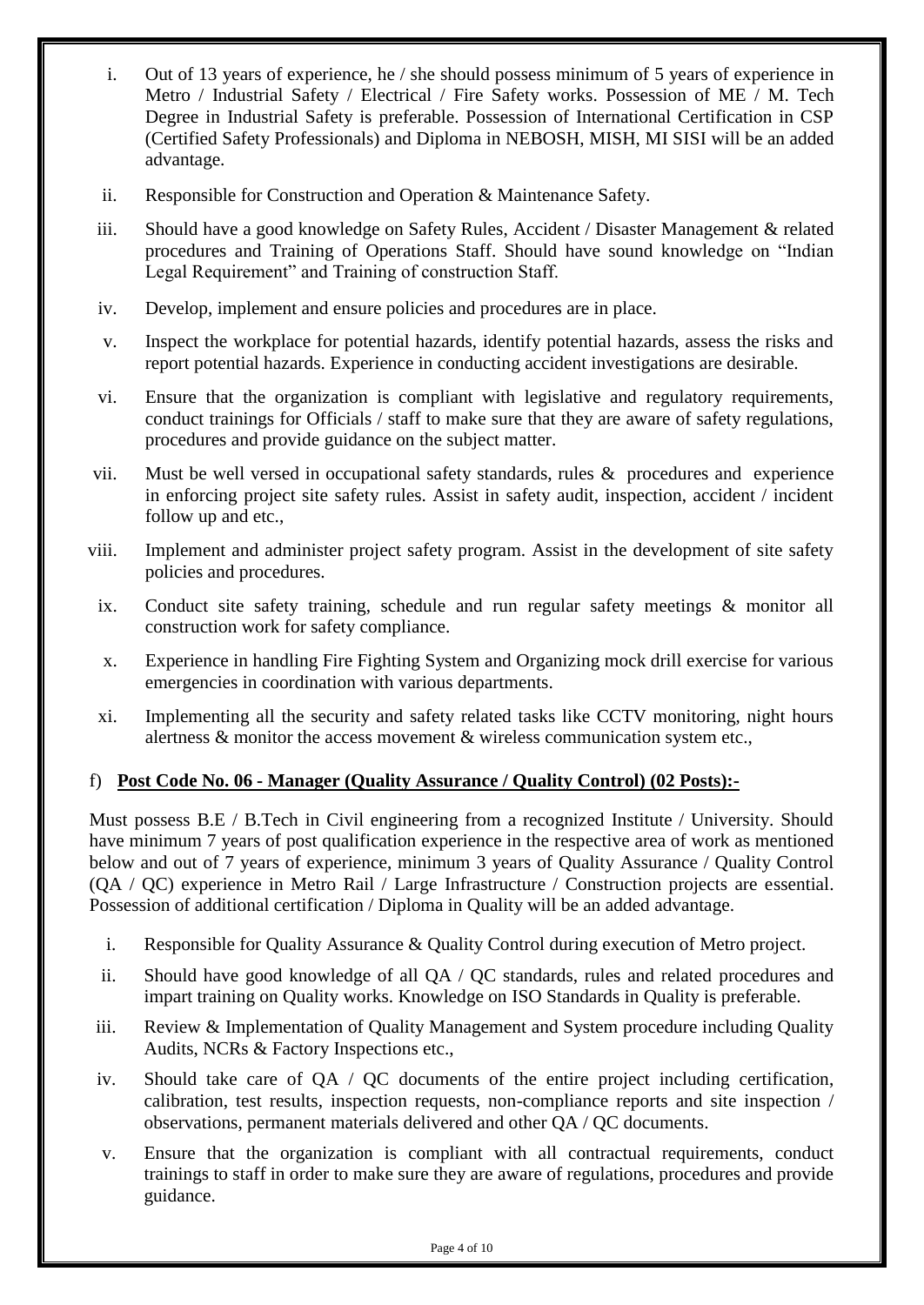# g) **Post Code No. 07 – Manager (Design) - (02 Posts):-**

Must be a B.E / B.Tech (Civil) graduate from a recognized University / Institute. Possession of M.E / M.Tech graduation (Civil/Structural Engineering) is preferable. The candidate should possess minimum 07 years of post-qualification experience in design of Underground structures and multistoried buildings. Out of 07 years of experience, minimum 3 years experience in Elevated / Underground Metro Rail projects / large infrastructure projects is essential.The candidates should be familiar with the Standard Indian & Euro Codes and Practices followed in India for Metro Designs.

## h) **Post Code No. 08 & 11 – Deputy Manager / Assistant Manager (Quality Assurance / Quality Control) - (04 Posts):-**

Must possess BE / B.Tech in Civil engineering from a recognized Institute / University. The candidate should have minimum post-qualification experience of 02 years for AM and 04 years for DM in Quality Assurance / Quality Control (QA / QC) in Metro Rail / Large Infrastructure / Construction projects. Possession of additional certification / Diploma in Quality will be an added advantage.

## i) **Post Code No. 09 & 12 – Deputy Manager / Assistant Manager (Safety) - (02 Posts):-**

Must possess BE / B.Tech in Civil engineering from a recognized Institute / University. The candidate should have minimum post-qualification experience of 02 years for AM and 04 years for DM in implementation of safety aspects for large Infrastructure projects / Metro / Industrial Safety / Electrical / Fire Safety works. Possession of certification in NEBOSH will be an added advantage.

# j) **Post Code No. 10 & 13 – Deputy Manager / Assistant Manager (Design) - (02 Posts):-**

Must be a B.E / B.Tech (Civil) graduate from a recognized University / Institute. Possession of M.E / M.Tech Graduate (Civil/Structural Engineering) is preferable. The candidate should have minimum post-qualification experience of 02yrs for AM and 04yrs for DM. Experience in metro rail with Design of Tunnels, D-wall, Underground / Elevated Stations & viaduct is desirable. The candidates should be familiar with the Standard Indian & Euro Codes and Practices followed in India in Metro designs.

#### **2) Selection process:**

The selection methodology comprises two-stage process, interview followed by medical examination. The selection process will judge the candidate on different facets like knowledge, skills, comprehension, attitude, aptitude and physical fitness.

#### **Medical Examination:**

Expenses for the first time medical examination of the candidate will be borne by CMRL. However, in case a candidate seeks extension for joining, then the second time medical examination expenditure will be borne by the candidate. To & fro travel expenses for the medical test shall be borne by the candidate. The candidate who fails in the prescribed medical test will not be given any alternative employment and decision of CMRL is final on this issue.

#### **3) Character & Antecedents:**

The success in the above stated selection process does not confer any right to appointment unless CMRL is satisfied after such an inquiry, as may be considered necessary, that the candidate's character and antecedents is suitable in all respects for appointment to the service.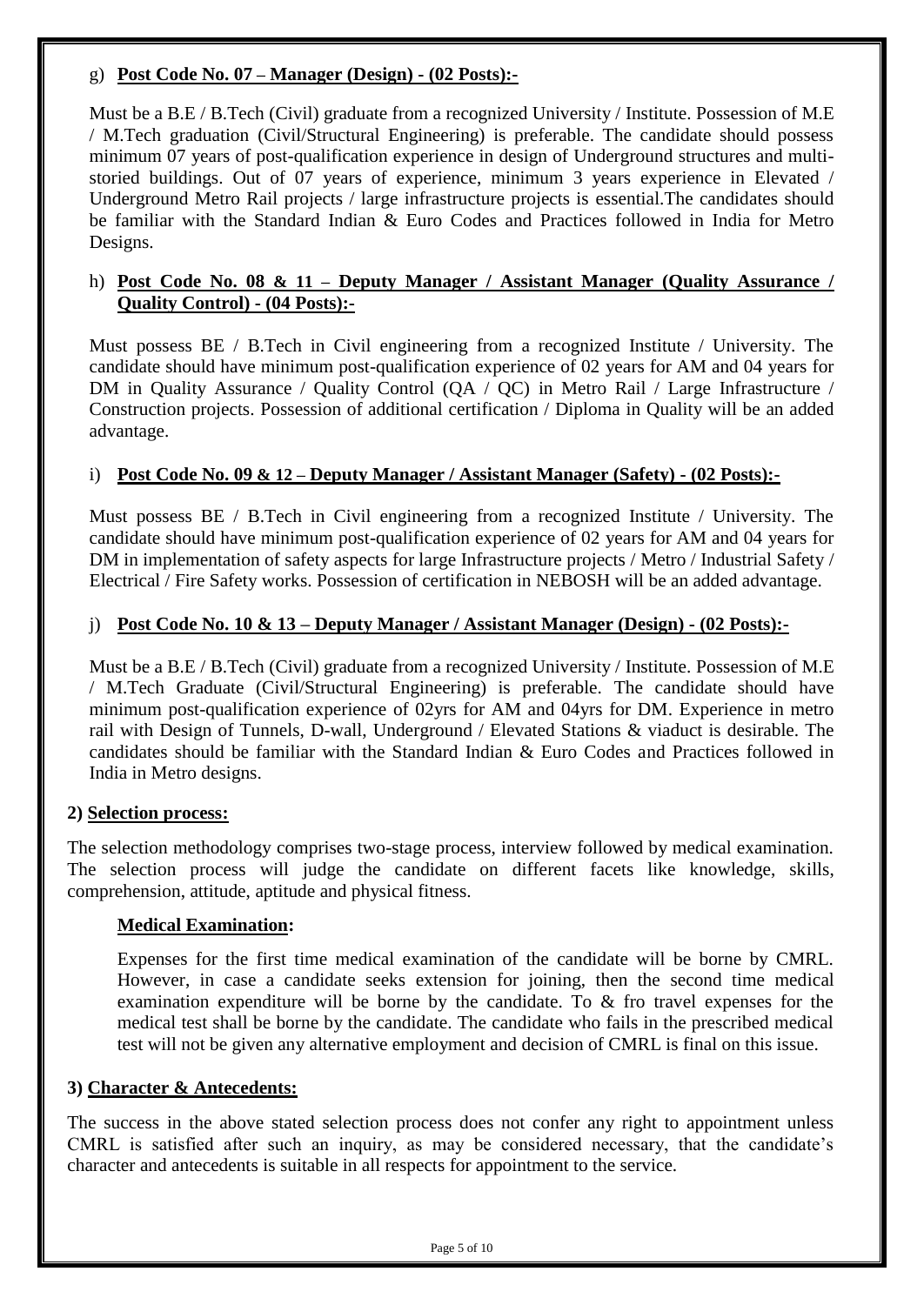# **4) Concessions & Relaxations:**

- a. The age limit prescribed shall be increased by five years in respect of candidates belonging to Scheduled Castes or Scheduled Caste (Arunthathiyars) or Scheduled Tribes and two years in respect of candidates belonging to Most Backward Classes/ Denotified Communities, Backward Classes (other than Muslim) or Backward Classes (Muslim).
- b. A Differently Abled Person shall be eligible for an age concession up to ten years over and above the age limits prescribed for the notified post by direct recruitment only, provided the applicant is otherwise fully suitable and the disability is not such as would render him incapable of efficiently discharging the duties w.r.t post for which the candidate is selected.
- c. The upper age for Ex-Servicemen will be prescribed age limit plus the length of service in armed forces plus 03 years.

# **5) Payment of application fee (including postage charges) (Non-refundable):**

a. Unreserved & candidates falling under other catagory are required to pay a Non-refundable fee of Rs.300/- and SC/ST are required to pay a non-refundable fee of Rs.50/- (for processing & postage charge) either in the form of Demand Draft drawn in favour of M/s Chennai Metro Rail Limited, payable at Chennai or may transfer the fees through electronic mode to the below mentioned account and submit the NEFT receipt/acknowledgement details in a printed copy along with the application form.

# BENEFICIARY NAME: M/S CHENNAI METRO RAIL LIMITED SBI Account: 00000030990166827 IFSC: SBIN0009675 BRANCH: KOYAMBEDU, CHENNAI

- a. Candidates should clearly mention their name, post code and mobile number at the back of the Demand Draft. **No application fee for Differently Abled persons. Only disability certificate to be attached along with the application.**
- b. Fee once paid will not be refunded under any circumstances. Candidates are therefore requested to verify their eligibility and time limit before paying the application fee.
- c. Application form forwarded without prescribed format of CMRL and Demand Draft will be summarily rejected.

# **6) General Conditions:**

- a. Only Indian Nationals need apply.
- b. Age, Qualification & experience stipulated above should be as on **25-02-2022**. The candidates are advised to ensure before applying that they fulfill the eligibility criteria and other requirements mentioned and that the particulars furnished by them are correct in all aspects. In case, if it is detected at any stage of recruitment process that the candidate does not fulfill the eligibility criteria and / or does not comply with other requirements of this advertisement and / or the candidate has furnished any incorrect or false information or has suppressed any material fact, the candidature is liable to be rejected. If any of the above short comings is / are detected even after appointment, the services will be terminated without any notice.
- c. The contract period is initially for a period of 2 years and the same will be extended for further period subject to requirement and performance of the candidates as per the existing terms and conditions on mutual consent.
- d. In order to regulate the number of candidates to be called for interview, if so required, the management reserves the right to raise the minimum eligibility standards/criteria.
- e. Merely meeting the above qualifications and experience shall not entitle a candidate to be selected for interview. Only short-listed candidates will be notified for interview. CMRL reserves the right to shortlist the candidates. Acceptance or rejection of application of the candidates will be at the sole discretion of Management.

Page 6 of 10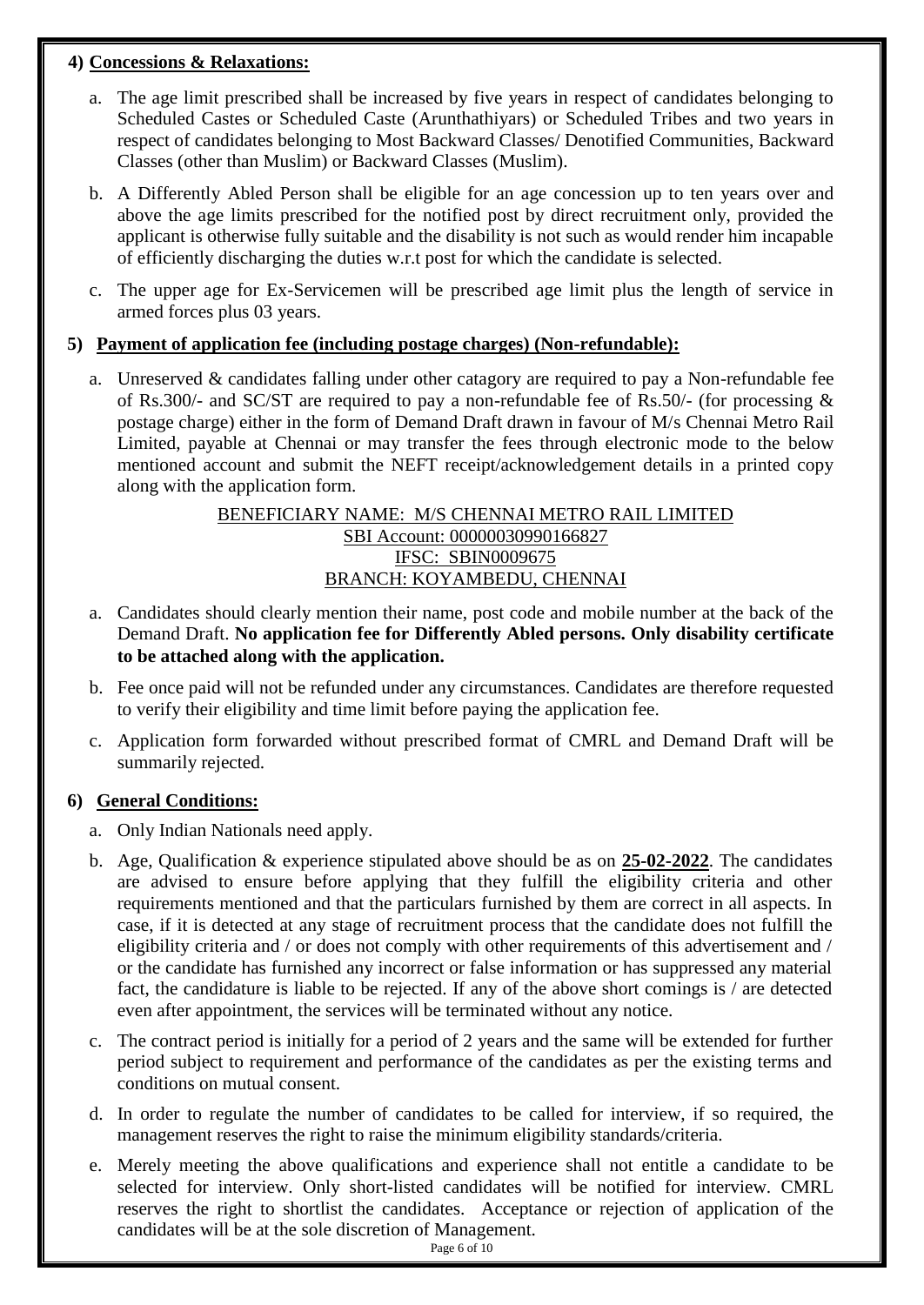- f. Depending on the requirements, the CMRL reserves the right to cancel / curtail / increase the number of vacancies without any further notice and without assigning any reason thereof.
- g. Depending upon the response, the management reserves the right to increase or decrease the eligibility standards / criteria for the said post.
- h. No TA/DA will be paid by CMRL to the candidates for attending the interview.
- i. CMRL reserves the right to withdraw the advertised posts at any time without assigning any reason and also reserves the right to fill either in the same position or at a lower position or not to fill the posts and CMRL decision in this regard shall be final.
- j. Persons already working in Government / PSU organization should apply through proper channel and produce NOC at the time of interview.
- k. Incomplete application or without relevant supporting enclosures (self-attested copies of degree/mark sheet/experience certificate of the latest position should indicate a detail/ nature / function / job presently being handled) will be out rightly rejected.
- l. Candidates attempting to influence or interfere with the selection process will be rejected summarily and be declared disqualified for future CMRL recruitments.

## **7. How to Apply:**

- a) Applications must be in response to our advertisement quoting "Employment Notification No." and "Post applied for" in the application form.
- b) Applications should be submitted strictly as per the prescribed format of CMRL
- c) Name of the "Post applied for" should be superscribed on the envelope containing the application.
- d) Candidates who fulfill the above requirement should submit duly filled application form as per attached format in hardcopy along with prescribed application fee (DD/NEFT) supported by Bio-Data and one set of self-attested copies of educational qualification certificate, experience certificate, birth certificate, community certificate and latest passport size photo through proper channel to the following address on or before **11.03.2022**.
- e) Prescribed application form along with the requisite documents must be forwarded only by hard copy to CMRL through Post/Courier addressed to

# **JOINT GENERAL MANAGER (HR) CHENNAI METRO RAIL LIMITED CMRL DEPOT, ADMIN BUILDING, POONAMALLEE HIGH ROAD, KOYAMBEDU, CHENNAI - 600 107.**

- f) CMRL will not be responsible for any delay/loss in postal transit of any application or DD/NEFT payment details or any other documentary proof.
- g) Candidates shall compulsorily provide a valid email ID in the application Form.All correspondence from CMRL shall be sent only through the email ID provided by the candidate.
- h) Telephonic queries (044-2379 2000) will be attended on all working days between 10:00 a.m to 6.00 p.m.
- i) Email queries may be addressed to " $\ln \omega$  cmrl.in"

Joint General Manager (HR).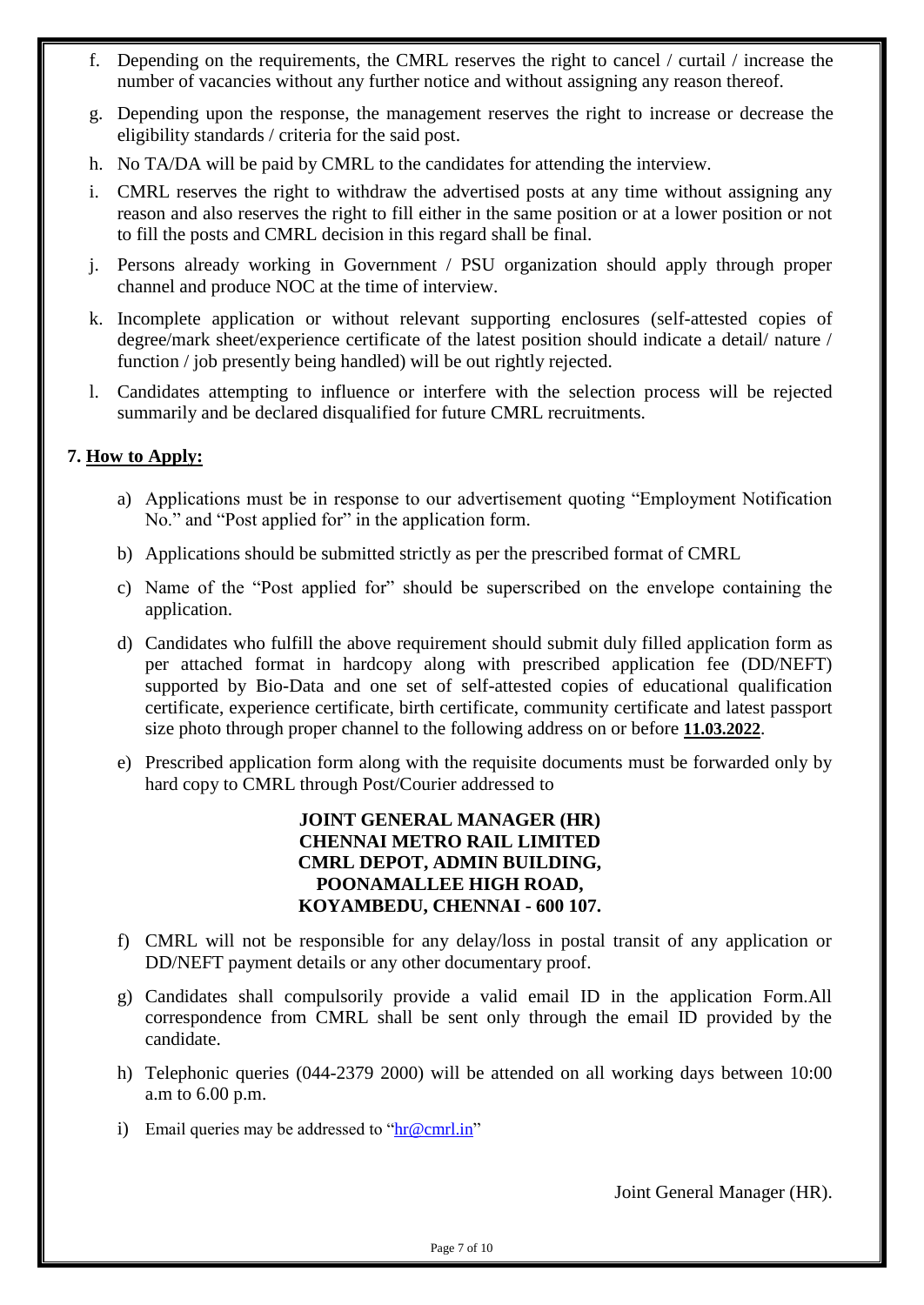

# CHENNAI METRO RAIL LIMITED

 (A Joint Venture of Govt. of India & Govt. of Tamil Nadu) Admin Building, CMRL Depot, Poonamallee High Road, Koyambedu, Chennai – 600 107.

| <b>APPLICATION FORM</b><br>(Please fill in <b>BLOCK</b> Letters only)                                                                          |                         |                           |    |       |                           |                                             |                       |  |                                                  |  |  |  |                         |  |  |
|------------------------------------------------------------------------------------------------------------------------------------------------|-------------------------|---------------------------|----|-------|---------------------------|---------------------------------------------|-----------------------|--|--------------------------------------------------|--|--|--|-------------------------|--|--|
|                                                                                                                                                |                         |                           |    |       |                           |                                             |                       |  |                                                  |  |  |  | Affix Self-<br>Attested |  |  |
|                                                                                                                                                |                         |                           |    |       |                           |                                             |                       |  |                                                  |  |  |  | Photograph              |  |  |
| <b>Personal Details:</b>                                                                                                                       |                         |                           |    |       |                           |                                             |                       |  |                                                  |  |  |  |                         |  |  |
|                                                                                                                                                | Name in CAPITAL LETTERS |                           |    |       |                           |                                             |                       |  |                                                  |  |  |  |                         |  |  |
| Surname                                                                                                                                        | First name              | Middle name               |    |       |                           |                                             |                       |  |                                                  |  |  |  |                         |  |  |
|                                                                                                                                                |                         |                           |    |       |                           |                                             |                       |  |                                                  |  |  |  |                         |  |  |
|                                                                                                                                                |                         | <b>Father's Name</b>      |    |       | <b>Husband's Name</b>     |                                             |                       |  |                                                  |  |  |  |                         |  |  |
|                                                                                                                                                |                         |                           |    |       |                           |                                             |                       |  |                                                  |  |  |  |                         |  |  |
| <b>Nationality</b>                                                                                                                             | <b>Gender</b>           |                           |    |       |                           |                                             | <b>Marital Status</b> |  |                                                  |  |  |  |                         |  |  |
|                                                                                                                                                |                         | <b>State of Domicile</b>  |    | M     | $\boldsymbol{\mathrm{F}}$ |                                             | Married               |  | Unmarried                                        |  |  |  | Widow<br>Divorcee       |  |  |
| Date of Birth                                                                                                                                  |                         |                           |    |       |                           |                                             |                       |  |                                                  |  |  |  |                         |  |  |
| (DD/MM/YYYY)                                                                                                                                   |                         | Religion                  |    |       |                           |                                             |                       |  |                                                  |  |  |  |                         |  |  |
|                                                                                                                                                |                         |                           |    |       | Hindu                     | Specify if<br>Muslim<br>Christian<br>Others |                       |  |                                                  |  |  |  |                         |  |  |
| Category<br>(Tick the appropriate category and enclose valid certificate from the appropriate<br>Authority for categories other than General). |                         |                           |    |       |                           |                                             |                       |  |                                                  |  |  |  |                         |  |  |
| <b>GEN</b><br><b>BC</b>                                                                                                                        |                         | <b>BCM</b>                | DC | MBC & | <b>SC</b>                 | <b>SCA</b>                                  | <b>ST</b>             |  | Differently Abled<br><b>EX-Service</b><br>Person |  |  |  |                         |  |  |
| Ш<br>Local Address / Address for communication                                                                                                 |                         | <b>Permanent Address:</b> |    |       |                           |                                             |                       |  |                                                  |  |  |  |                         |  |  |
|                                                                                                                                                |                         |                           |    |       |                           |                                             |                       |  |                                                  |  |  |  |                         |  |  |
|                                                                                                                                                |                         |                           |    |       |                           |                                             |                       |  |                                                  |  |  |  |                         |  |  |
|                                                                                                                                                |                         |                           |    |       |                           |                                             |                       |  |                                                  |  |  |  |                         |  |  |
| Pin                                                                                                                                            |                         |                           |    |       | Pin                       |                                             |                       |  |                                                  |  |  |  |                         |  |  |
| Tel . No / Mobile No:                                                                                                                          |                         |                           |    |       |                           |                                             |                       |  |                                                  |  |  |  |                         |  |  |
| E-mail:                                                                                                                                        |                         |                           |    |       |                           |                                             |                       |  |                                                  |  |  |  |                         |  |  |
| Home Town                                                                                                                                      |                         |                           |    |       |                           |                                             |                       |  |                                                  |  |  |  |                         |  |  |
| (Signature)<br>Page 8 of 10                                                                                                                    |                         |                           |    |       |                           |                                             |                       |  |                                                  |  |  |  |                         |  |  |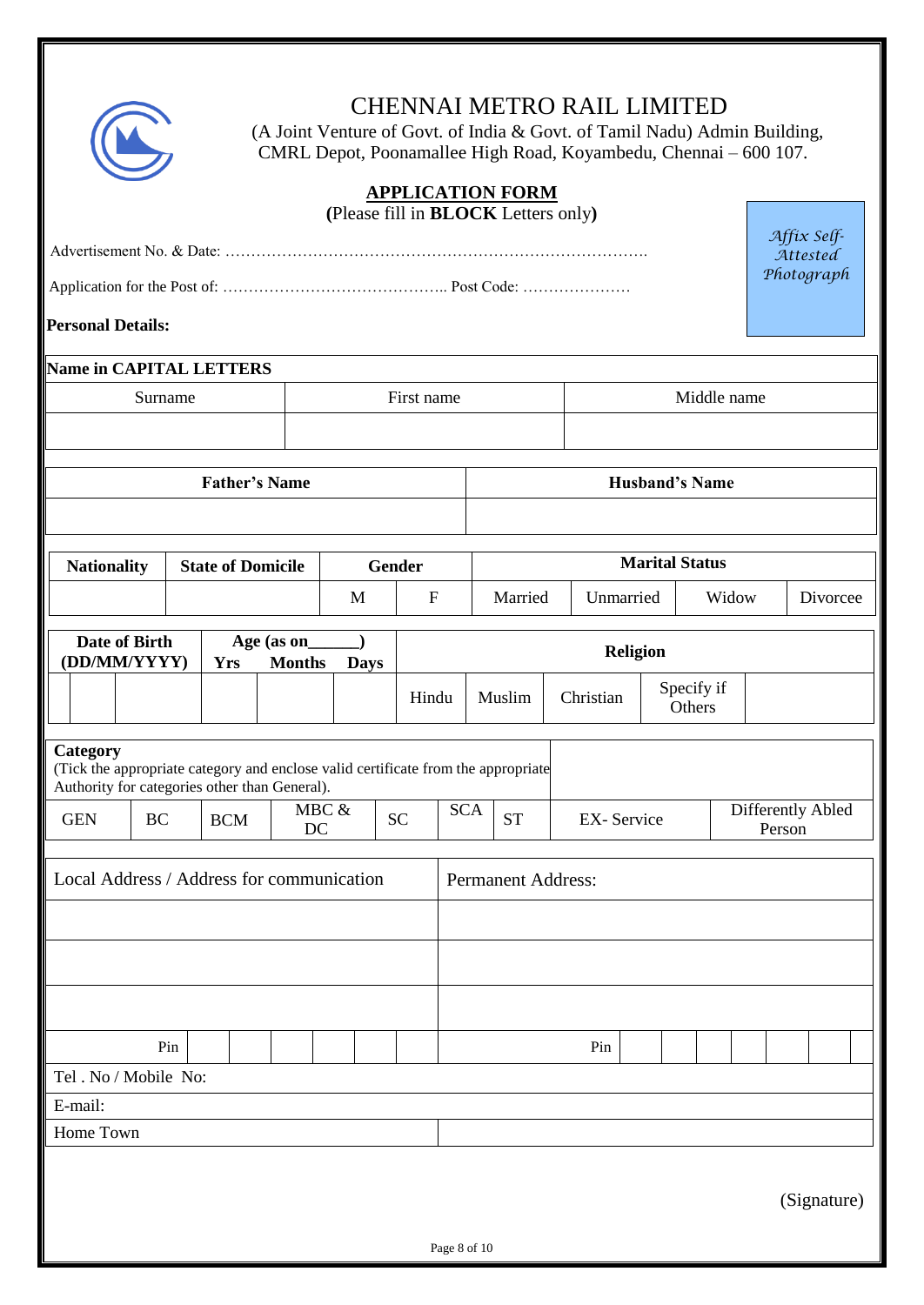|                                       | Details of Educational Qualification (Self attested certificate copies to be enclosed):          |                                              |              |                                       |                           |  |              |                              |  |                                    |                               |                           |                               |                           |             |  |
|---------------------------------------|--------------------------------------------------------------------------------------------------|----------------------------------------------|--------------|---------------------------------------|---------------------------|--|--------------|------------------------------|--|------------------------------------|-------------------------------|---------------------------|-------------------------------|---------------------------|-------------|--|
| Qualification                         |                                                                                                  | College / University /<br><b>Institution</b> |              |                                       |                           |  |              | Name of the<br><b>Degree</b> |  | <b>Duration of</b><br>the course   |                               | <b>Year of</b><br>passing | % of<br>Marks/<br><b>CGPA</b> |                           |             |  |
| Matriculation (10 <sup>th</sup> STD.) |                                                                                                  |                                              |              |                                       |                           |  |              |                              |  |                                    |                               |                           |                               |                           |             |  |
| Higher Secondary (+2)                 |                                                                                                  |                                              |              |                                       |                           |  |              |                              |  |                                    |                               |                           |                               |                           |             |  |
| Diploma                               |                                                                                                  |                                              |              |                                       |                           |  |              |                              |  |                                    |                               |                           |                               |                           |             |  |
| <b>UG</b>                             |                                                                                                  |                                              |              |                                       |                           |  |              |                              |  |                                    |                               |                           |                               |                           |             |  |
| PG                                    |                                                                                                  |                                              |              |                                       |                           |  |              |                              |  |                                    |                               |                           |                               |                           |             |  |
|                                       | Other Qualifications                                                                             |                                              |              |                                       |                           |  |              |                              |  |                                    |                               |                           |                               |                           |             |  |
|                                       | Work Experience (Self attested certificate copies to be enclosed):                               |                                              |              |                                       |                           |  |              |                              |  |                                    |                               |                           |                               |                           |             |  |
|                                       | Name of the<br>organization/                                                                     |                                              | Post(s) held | (Mandatory to fill<br>up all columns) |                           |  |              | Total no.<br>of Years        |  | Scale of pay /                     |                               |                           |                               |                           |             |  |
|                                       | <b>Type of</b><br>organization                                                                   |                                              |              |                                       | From<br><b>DD/MM/YYYY</b> |  | <b>To</b>    |                              |  | $\boldsymbol{\&}$<br><b>Months</b> |                               | gross salary              |                               | <b>Job Responsibility</b> |             |  |
|                                       | (Govt/PSU/PVT)                                                                                   |                                              |              |                                       |                           |  |              |                              |  |                                    |                               |                           |                               |                           |             |  |
|                                       |                                                                                                  |                                              |              |                                       |                           |  |              |                              |  |                                    |                               |                           |                               |                           |             |  |
|                                       |                                                                                                  |                                              |              |                                       |                           |  |              |                              |  |                                    |                               |                           |                               |                           |             |  |
|                                       |                                                                                                  |                                              |              |                                       |                           |  |              |                              |  |                                    |                               |                           |                               |                           |             |  |
|                                       | Note:- You may attach additional sheets for qualification/Experience if required.                |                                              |              |                                       |                           |  |              |                              |  |                                    |                               |                           |                               |                           |             |  |
| S.No                                  | Please indicate two references in senior positions in your previous workplaces:-<br>Name         |                                              |              | <b>Current Designation</b>            |                           |  | Organization |                              |  |                                    | Contact No /<br>Mob.No/Tel.No |                           |                               | Official Email ID         |             |  |
| 1                                     |                                                                                                  |                                              |              |                                       |                           |  |              |                              |  |                                    |                               |                           |                               |                           |             |  |
| $\overline{c}$                        |                                                                                                  |                                              |              |                                       |                           |  |              |                              |  |                                    |                               |                           |                               |                           |             |  |
|                                       | Application Fee Details: (Applicable if mentioned in the advertisement published in the website) |                                              |              |                                       |                           |  |              |                              |  |                                    |                               |                           |                               |                           |             |  |
|                                       | Amt                                                                                              |                                              | Amt          |                                       |                           |  |              | <b>DD/NEFT</b>               |  |                                    |                               | DD/NEFT                   |                               | <b>Issue Bank Name</b>    |             |  |
|                                       | (in Figures)                                                                                     |                                              | (in Words)   |                                       |                           |  |              | Number                       |  |                                    | Date                          |                           |                               |                           |             |  |
|                                       |                                                                                                  |                                              |              |                                       |                           |  |              |                              |  |                                    |                               |                           |                               |                           |             |  |
| activities                            | <b>Extra Curricular</b>                                                                          |                                              |              |                                       |                           |  |              |                              |  |                                    |                               |                           |                               |                           |             |  |
|                                       | If selected specify the minimum required joining time                                            |                                              |              |                                       |                           |  |              |                              |  |                                    |                               |                           |                               |                           |             |  |
|                                       |                                                                                                  |                                              |              |                                       |                           |  |              |                              |  |                                    |                               |                           |                               |                           |             |  |
|                                       |                                                                                                  |                                              |              |                                       |                           |  |              |                              |  |                                    |                               |                           |                               |                           | (Signature) |  |